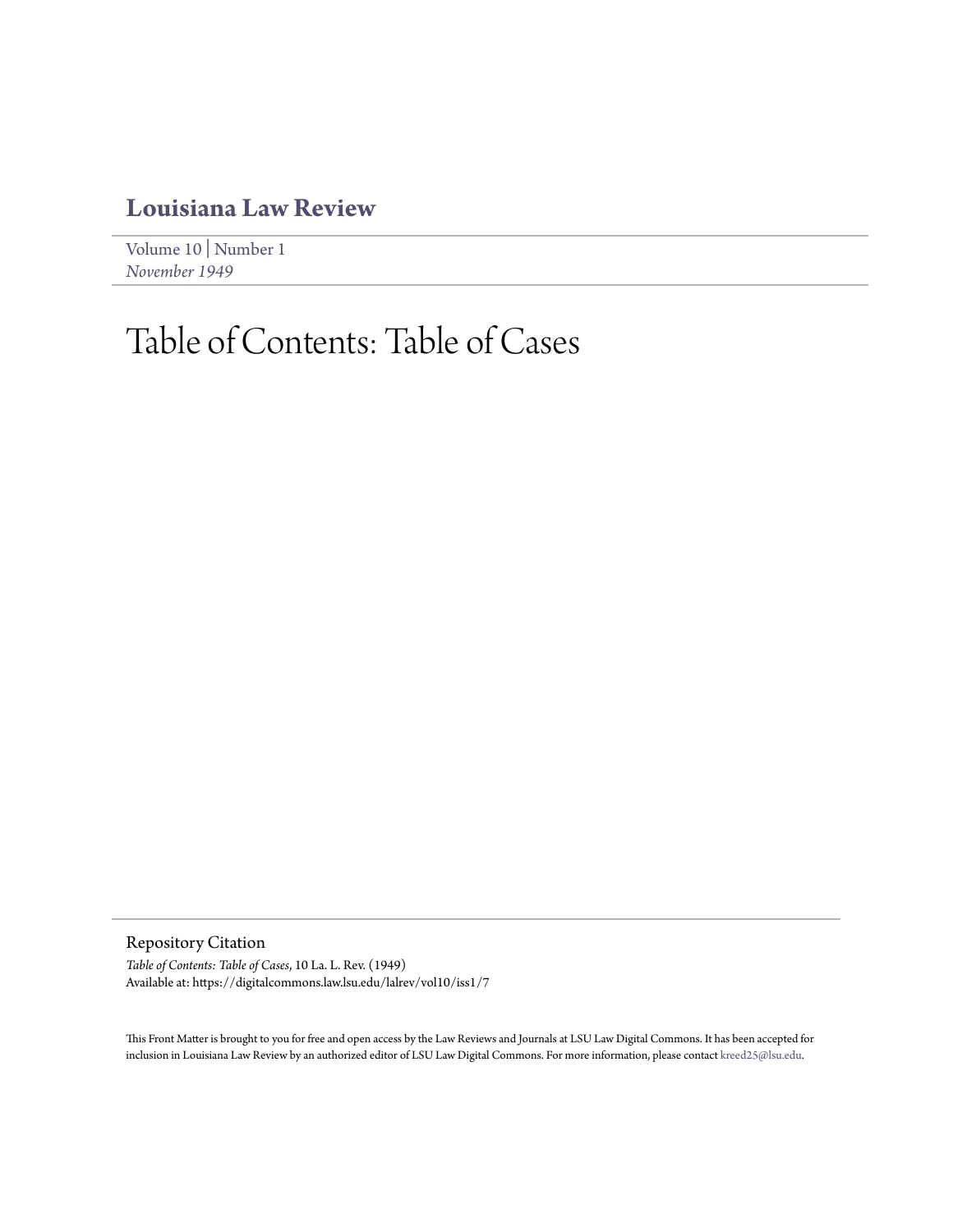#### *SUBJECT INDEX*

### TABLE OF **CASES**

#### References in italics are to CASE NOTES; references in plain type are discussed

| ART. NO.                                             | PAGE |
|------------------------------------------------------|------|
| Acklin, Paschal v                                    | 532  |
| Acosta v. Robin 170                                  |      |
|                                                      |      |
| Acosta v. Whitney National Bank<br>of New Orleans    | 249  |
|                                                      | 90   |
| Adams, People v.<br>Adamson v. People of California  | 491  |
|                                                      |      |
| Addressograph-Multigraph Corp.v.                     |      |
| American Belt and Mfg. Co335,                        | 344  |
| Agnello v. United States                             | 548  |
| Alabama, Thornhill v.                                | 542  |
| Aldrich, State Tax Commission of                     |      |
| Utah v.<br>Alexander v. Gray                         | 522  |
|                                                      | 403  |
| Allaun, Tarver v                                     | 174  |
| Verwaltung Kimmanditges-<br>Ambi                     |      |
| selschaft auf Aktien, Sudbury v                      | 298  |
| American Bolt and Mfg. Co., Ad-                      |      |
| dressograph-Multigraph Corp v.                       |      |
|                                                      | 344  |
| 335,<br>American Federation of Labor v.              |      |
| Swing $\dots\dots\dots\dots\dots\dots\dots\dots$     | 543  |
| Anderson, Southern Cotton Oil Co.                    |      |
|                                                      | 558  |
| Anderson, State v.                                   | 208  |
|                                                      | 418  |
| Andry, Lyons v.<br>Armstrong v. Steeber              | 260  |
|                                                      | 322  |
| Armstrong Cork Co., Kessler v<br>Armstrong, Redon v. | 185  |
|                                                      |      |
| Askew v. Parker                                      | 422  |
| Atchafalaya Basin Levee District,                    |      |
| Kemper v.                                            | 148  |
| Augusta, State v.                                    | 219  |
| Austin, Fuhrhop v.                                   | 393  |
| Avant v. Ouachita Parish School                      |      |
| Board<br>Badger Machinery Co. v. United              | 236  |
|                                                      |      |
| States Bank and Trust Co                             | 358  |
| Baker & Co. v. Davis                                 | 425  |
| Baker v. Stonebroker<br>Bakery & Pastry Drivers and  | .378 |
|                                                      |      |
| Helpers Local 802 v. Wohl                            | 544  |
| Baldwin Co., Lanauze v.                              | 556  |
| Baltimore and Ohio Railroad v.                       |      |
| Kepner                                               | 311  |
| Banks v. King Features Syndi-                        |      |
| cate, Inc. 336,                                      | 343  |
| Bartlett v. Smith                                    | 78   |
| Barrett v. Delmore                                   | 402  |
| Barton v. Raziano                                    | 246  |
| Bauer, Meshell v.                                    | 148  |
|                                                      | 482  |
| Baurens, State v.<br>Bedford, State v.               | 495  |
|                                                      | 359  |
| Benedict, Culver v.                                  |      |
| Benton, Lacaste v.                                   | 376  |
| Bernick, New Orleans and N.E.                        |      |
|                                                      | 314  |
| Bernier v. Pacific Mutual Life Ins.                  |      |
| Co. of California                                    | 196  |
|                                                      |      |

**ART. NO. PAGE** Berteau v. Police Jury of Parish of Ascension ................... **235** Bessar, State v. ................... 216 Beverly Country Club, Tanner v... **237** Bituminous Casualty Corp., Dodge **v .** ...... .................... **192,** <sup>240</sup> Blanco, Kelvin Engineering Co., Inc. v **.** .......................... 298 Blessing v. Levy  $\dots \dots \dots \dots$ Board of Commissioners for Pontchartrain Levee District, Nassar **v .** .............................. 140 Board of Commissioners of the Port of New Orleans v. New Orleans Public Service, Inc........ 232 Board of Liquidation of **S** t ate Debt, State ex rel. Kemp, Attorney General v. .................. 141 Boaz v. Swinney ................. 403 Bourne, Dunn Const. Co. v........ 379 Bowie Lumber Co., Williams v.... **180** Brasher v. City of Alexandria.... **173** Brierly v. Commercial Credit Company ........................... 349 Britt v. United Chemical and Zinc C **o .** ............................. **190** Brook v. Van Nest................. 360 *Brooks v. United States ........... 94* Broughton, State v.................. 487 Brookshire, State ex rel. Brookshire v ........................... 168 Brown, State v .................... 91 Brown, Succession of.............. 151 Browne v. Rosenfield's, Inc....... 480 Bruington, Re .................... 395 Bryant, In re........................ 136 Bull, Calder v.......................... 540 Burke v. Louisiana Public Service Commission .................... 127 Burkett v. Globe Indemnity Co.... 333 Burks v. Glenmora Service Station Caballero, Succession of v. The Executor ....................... 397 Cahall, New Orleans Brewing Co. v **.** .............................. 314 Calder v. Bull ................... 540 Caldwell v. Gore.................... 332 Caldwell Parish School Board, State ex rel. Cody  $v$ ............... 128 Caldwell, Succession of ........... 404 California, Adamson v.............. 491 Cameron v. Rowland............... 156 Canal Bank & Trust Co., State ex rel. Dowling  $v$ ................. 248 Canal-Louisiana Bank & Trust Co., Savannah Ice Co. v............... 83 *Cannon, Malone v................153, 258* Carpenters & Joiners Union of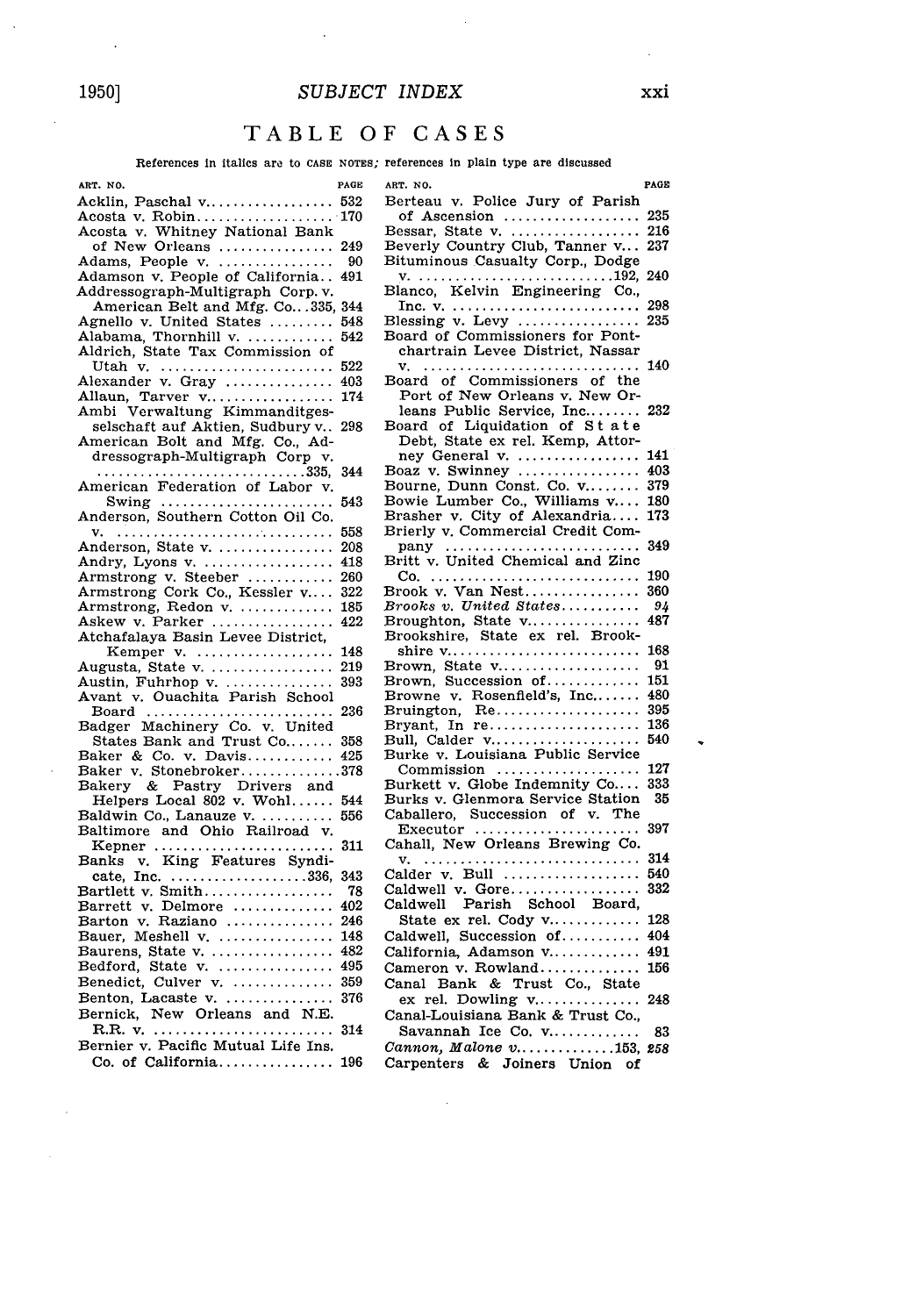$\overline{a}$ 

References In italics are to CASE **NOTES;** references in plain type are discussed

| ART. NO.                                                               | PAGE    | AR'         |
|------------------------------------------------------------------------|---------|-------------|
| America Local No. 213 v. Rit-                                          |         | Сu          |
|                                                                        | 545     | Cυ          |
| $ter's$ Cafe                                                           |         |             |
| Carrere v. Orleans Club                                                | 231     | Cu          |
| Carter, Sugar Field Oil Co. v                                          | 174     | Cυ          |
| Cassar v. Mansfield Lumber Co                                          | 193     | Cυ          |
|                                                                        |         |             |
| Castay v. Katz and Besthof                                             | 560     | Dε          |
|                                                                        |         | í           |
|                                                                        | 171     | Dε          |
|                                                                        | 373     | $\epsilon$  |
| Channel, Sampson v                                                     |         |             |
| Chavis, Succession of                                                  | 162     | Dε          |
| Chicago, Rock Island and Pac. Ry.                                      |         | ¢           |
| Fincher v                                                              | 476     | Da          |
| City Council of Lake Charles, First                                    |         | Da          |
|                                                                        |         |             |
| Sewerage Dist. of the City of                                          |         | Da          |
| Lake Charles v                                                         | 236     | Da          |
| City of Alexandria, Brasher v                                          | 173     | Da          |
|                                                                        |         |             |
| City of Baton Rouge, State ex rel.                                     |         | De          |
| Kemp, Attorney General v                                               | 227     | $_{\rm De}$ |
| City of New Orleans v. Dupuy                                           |         | De          |
| Storage & Forwarding Corp                                              | 232     | $_{\rm De}$ |
|                                                                        |         |             |
|                                                                        |         | De          |
| City of Shreveport v. Fanny Roos 201<br>City of Shreveport, Pyle v 229 |         | De          |
| Claiborne, Lawrence v                                                  | 251     | ٦           |
|                                                                        | 164     | De          |
|                                                                        |         |             |
|                                                                        | 164     | De          |
|                                                                        |         | ř           |
|                                                                        | 143     | $_{\rm De}$ |
| Coe v. Coe                                                             | 55      | Di          |
|                                                                        | 250     | Dii         |
| Collier, Rhodes v                                                      |         |             |
| Comery, State v                                                        | 217     | Di          |
| Commercial Credit Co., Brierly v                                       | 349     | S           |
| $Commissioner$ v. $Culbertson$                                         | 96      | Ç           |
|                                                                        | 146     | Do          |
| Commissioner, Curtis v<br>Commissioner v. Lusthaus                     |         | Ç           |
|                                                                        | 97      |             |
| Commissioner, Old Colony Rail-                                         |         | Do          |
| road Co. v                                                             | $145$ . | Do          |
| Commissioner v. Tower<br>Commissioner v. White                         | 97      | Do          |
|                                                                        | 90      | Do          |
|                                                                        |         |             |
| Commissioner, Woosley v                                                | 99      | Do          |
| Commisso, In re                                                        | 205     | Dr          |
| Compagnie Generale Transatlan-                                         |         | Du          |
|                                                                        | 324     | Du          |
| tique, Johnston v<br>Compagnie Generale Transatlan-                    |         |             |
|                                                                        |         | Du          |
| tique, Wood and Selick $v_1, \ldots, v_n$                              | 380     | Du          |
| Compania Mexicana Rediodifusora                                        |         | Du          |
| Franteriza v. Spann                                                    | 323     | C           |
|                                                                        | 165     | Du          |
| Coney v. Coney                                                         |         |             |
| Conried, Strauss v                                                     | 321     | Du          |
| Consolidated Underwriters, Grant                                       |         | ł           |
|                                                                        | 33      | Dw          |
| Continental Oil Co. v. Fuselier                                        | 157     | Ea          |
|                                                                        |         |             |
| Conway, Succession of                                                  | 171     | υ           |
| Cook, State v215,                                                      | 217     | Ea          |
|                                                                        | 245     | I           |
| Corbello, Manfre v<br>Coudenhove-Kalergi v. Dieterle                   | 325     | Ed          |
|                                                                        | 325     | t           |
| Coulborn v. Joseph<br>Cowans v. Ticonderoga Pulp and                   |         |             |
|                                                                        |         | Ed          |
|                                                                        | 324     | Ed          |
|                                                                        | 352     | Eir         |
|                                                                        | 401     | Ell         |
|                                                                        |         |             |
| Cruz v. O'Boyle 322                                                    |         | $_{\rm En}$ |
|                                                                        |         |             |

 $\ddot{\phantom{a}}$ 

| ART. NO.                                                                                | PAGE       |
|-----------------------------------------------------------------------------------------|------------|
| $Cultertson,$ Commissioner $v, \ldots$                                                  | 96         |
| Culver v. Benedict                                                                      | 359        |
| Curry v. McCanless                                                                      | 521        |
| Curtis v. Commissioner                                                                  | 146        |
|                                                                                         | 341        |
| Curtis Pub. Co., O'Reilly v<br>Daley v. People's Building, Loan                         |            |
| and Savings Ass'n                                                                       | 297        |
| Dandridge v. Fidelity and Casualty                                                      |            |
| Co. of New York                                                                         | 39         |
| Daniels U-Drive It Auto Rental                                                          |            |
|                                                                                         | 333        |
| Davidson, Traders Trust Co. v                                                           | 326        |
| Davis, Baker & Co. $v$                                                                  | 425        |
| Davis v. Davis                                                                          | 55         |
| Davis, State v205, 209,<br>Davis, White v                                               | 225        |
|                                                                                         | 385        |
| Dear & Johnson, Inc., James v                                                           | 38         |
| Decker v. Vreeland                                                                      | 533        |
| De Lavallade, State v152,<br>Delmore, Barrett v<br>De Maupassant v. Clayton             | 167        |
|                                                                                         | 402        |
|                                                                                         | 164        |
| Dendinger, Town of Madisonville                                                         |            |
|                                                                                         | 175        |
|                                                                                         | 402        |
| Dennis, Re<br>Department of City Civil Service,                                         |            |
| State ex rel. Thompson v                                                                | 234        |
| Dezauche, Haas v                                                                        | 178        |
| Dieterle, Coudenhove-Kalergi v                                                          | 325        |
|                                                                                         | 309        |
|                                                                                         |            |
|                                                                                         |            |
|                                                                                         |            |
|                                                                                         |            |
|                                                                                         | 323        |
|                                                                                         |            |
|                                                                                         | 240        |
|                                                                                         | 394        |
| Doll v. Meyer148,                                                                       | 181        |
| Donnell v. Gray158,                                                                     | 178        |
| Doucet, State v                                                                         | 214        |
|                                                                                         | 239        |
| Douglas v. Haro<br>Driscoll, Precourt v                                                 | 372        |
| Ducker, Succession of                                                                   | 383        |
| Dugas, Succession of                                                                    | 152        |
| Dunn Const. Co. v. Bourne                                                               | 379<br>313 |
|                                                                                         |            |
| Dunn, Lancaster v<br>Dupuy Storage & Forwarding                                         | 232        |
|                                                                                         | 241        |
| Corp., City of New Orleans v<br>Durmeyer v. Streiffer<br>Duskin v. Pennsylvania-Central |            |
|                                                                                         | 353        |
| Airlines Corp.                                                                          | 532        |
|                                                                                         |            |
| Dwyer, Estate of<br>Eagle Oil Co. of New York, Vac-                                     | 336        |
|                                                                                         |            |
| East Baton Rouge Parish School                                                          | 481        |
|                                                                                         |            |
|                                                                                         | 233        |
|                                                                                         | 233        |
|                                                                                         | 394        |
|                                                                                         | 378        |
| Eingartner v. Illinois Steel Co<br>Ellzey v. Original Club Forest                       | 237        |

xxii

 $\bar{\beta}$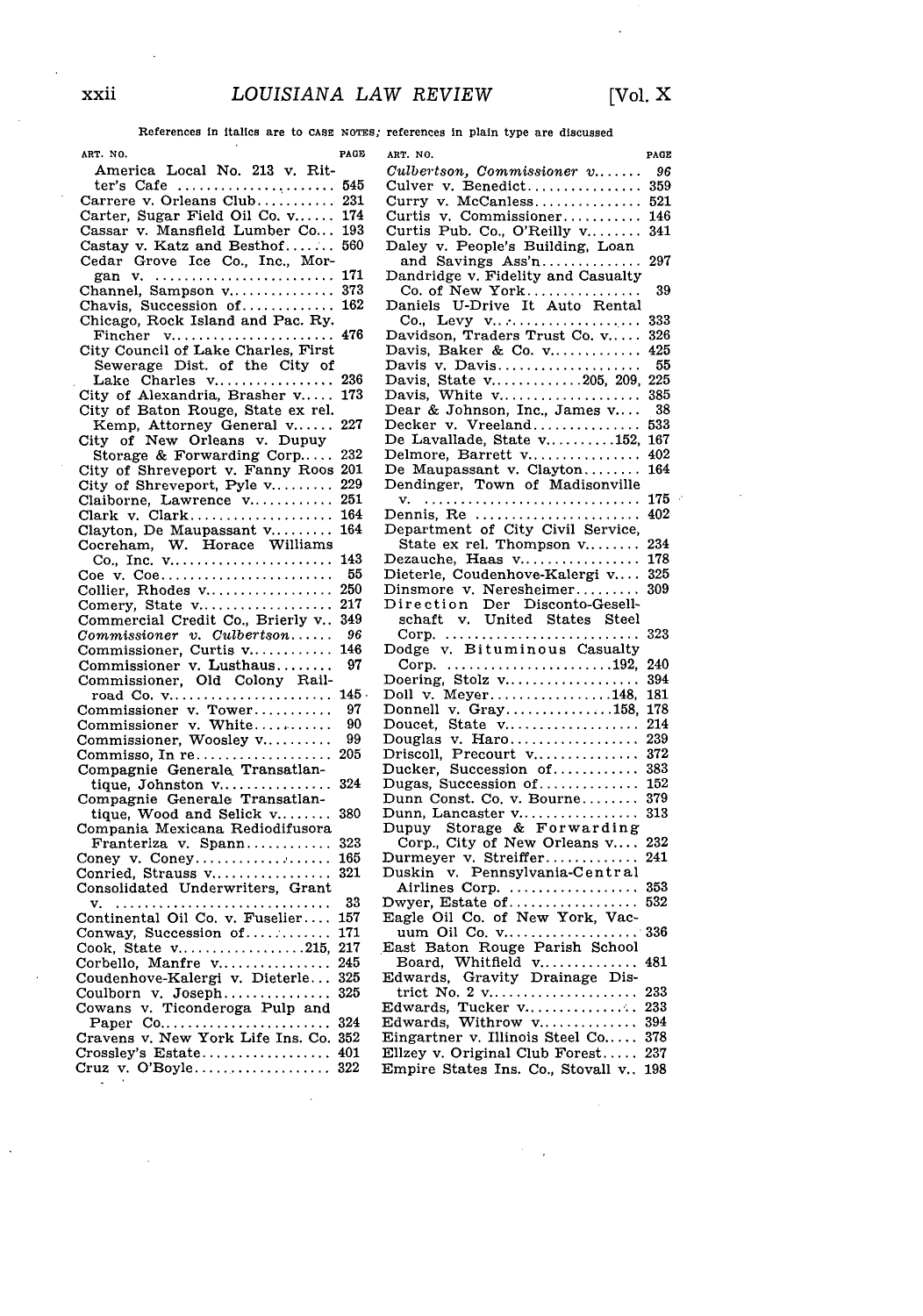References in italics are to **CASE** NOTES; references In plain type are discussed

| ART. NO.                                                | PAGE | ART. NO.                                                                      | PAGE |
|---------------------------------------------------------|------|-------------------------------------------------------------------------------|------|
| Empire Storage and Ice Co., Gib-                        |      | s'n, Inc., Garrell v  196                                                     |      |
|                                                         |      | Gordon v. Parker 337                                                          |      |
| Enloe, Hughes $v_1, \ldots, v_n, \ldots, v_n$ 195       |      | Gordon v. Unity Life Ins. Co 195                                              |      |
| Ephriam Nute v. Hamilton Mutual                         |      | Gore, Caldwell v 332                                                          |      |
|                                                         |      | Graham v. Jones 227                                                           |      |
| Equitable Life Assurance Soc. v.                        |      | Grant v. Consolidated Underwrit-                                              |      |
| Gex's Estate  317                                       |      | ers                                                                           | 33   |
| Erie Railroad Co. v. Tompkins 327                       |      | Grant, Whyte v 419                                                            |      |
|                                                         |      | Gravity Drainage District No. 2 v.<br>Edwards  233                            |      |
| Evans, State v 199                                      |      | Gray, Alexander v 403                                                         |      |
| Everett v. Vendryes $\ldots \ldots \ldots \ldots$ 359   |      | Gray, Donnell v158, 178                                                       |      |
| Fanny Roos, City of Shreveport v. 201                   |      | Gray, Godard v 320                                                            |      |
| Farmers Loan and Trust Co. v.                           |      | Great National Development Co.,                                               |      |
| Minnesota                                               |      | Lear $v_1, \ldots, v_{n_1}, \ldots, v_{n_2}, \ldots, v_{n_k}$ 181             |      |
| Fick, State $v \dots \dots \dots \dots \dots \dots$     | 481  | Greene v. McQueen                                                             | 176  |
| Fidelity and Casualty Co. of New                        |      | Greene v. Williams 176                                                        |      |
| York, Dandridge v                                       | 39   | Grief, Reich v 166                                                            |      |
| Fincher v. Chicago, Rock Island                         |      | Griesemer v. Mutual Life Ins. Co., 352                                        |      |
| and Pac. Ry.  476                                       |      | Grubb, Wier v 159                                                             |      |
| Fincher v. Railroad<br>First National Bank of Boston v. | 189  | Guaranty Trust Co., United States                                             |      |
| Maine  521                                              |      | Guillon, Succession of 260                                                    |      |
| First Nat. Bank of Chicago, Ed-                         |      | Guillory, Prudential Ins. Co. v 422                                           |      |
| ward Hines Western Pine Co. v.                          | 83   | Guillory, State v 221                                                         |      |
| First National Bank, Ruston,                            |      | Gulf Airways, Inc., Southern Air                                              |      |
| Jones v. 158, 172, 183                                  |      |                                                                               |      |
| First Sewerage Dist. of the City                        |      | Gurney, Harrison v 304                                                        |      |
| of Lake Charles v. City Council                         |      | Guyot, Hilton v320 et seq.                                                    |      |
| of Lake Charles 236                                     |      | H. Transportation Company,<br>Н.                                              |      |
| Fitzgerald, Walker $v_1, \ldots, v_n$ . 241             |      | Inc. v. Owens157, 187                                                         |      |
| Fogarty v. Neal 361<br>Frick v. Pennsylvania 520        |      | Haas v. Dezauche 178<br>Haddock v. Haddock54, 308                             |      |
| $Frisch, Ostergard v \ldots 555$                        |      | Hagenbeck-Wallace Shows Co.,                                                  |      |
| Frost Lumber Industries v. Har-                         |      | Owen v347, 353                                                                |      |
|                                                         |      | Hall v. Gabbert 393                                                           |      |
| Fudickar v. Inabnet                                     | 79   | Hall, State v                                                                 | -89  |
| Fuhrhop v. Austin 393                                   |      | Hamilton Mutual Ins. Co., Eph-                                                |      |
| Fuller, Martin $v_1, \ldots, v_n, \ldots, v_n$ 177      |      | riam Nute v                                                                   | 296  |
| Funderburk v. Funderburk155, 162                        |      | Hammermill Paper Co., Nashua                                                  |      |
| Fuselier, Continental Oil Co. v 157                     |      | River Paper Co. v 297                                                         |      |
| Gabbert, Hall v 393                                     |      | Hand v. Hand 166                                                              |      |
| Galjour, State v 166                                    |      | Harden, Missouri Pacific Ry. v 314                                            | 239  |
| Gall, Wolf v 394<br>Garrell v. Good Citizens Mutual     |      | Haro, Douglas $v_1, \ldots, v_n, \ldots, v_n$<br>Harrel v. Winn Parish School |      |
|                                                         |      | Board  140                                                                    |      |
|                                                         |      | Harris v. United States                                                       | 550  |
| Geraghty, Keegan v 402                                  |      | Harrison, Frost Lumber Industries                                             |      |
| Gex's Estate, Equitable Life As-                        |      |                                                                               |      |
| surance Soc. v 317                                      |      | Harrison v. Gurney 304                                                        |      |
| Giboney v. Empire Storage and                           |      | Harrison v. Triplex Gold Mines 322                                            |      |
|                                                         |      | Harrison v. Stacy 383                                                         |      |
| Gioe v. Westervelt $321$                                |      | Hartford-Connecticut Trust Co.,                                               |      |
| Glenmora Service Station, Burks                         | 35   | Slattery v. $\ldots$ 402<br>Hartmann v. Time, Inc 342                         |      |
| Globe Indemnity Co., Burkett v                          | 333  | Hausler v. Nuccio 181                                                         |      |
| Go-Bart Importing Co. v. United                         |      | Hawthorne v. Hawthorne156, 166                                                |      |
|                                                         |      | Haynes v. Loffland Brothers' Com-                                             |      |
| Godard v. Gray 320                                      |      | pany  195                                                                     |      |
| Goldstein v. Goldstein 308                              |      | Hickey, State ex rel. Lucas v 244                                             |      |
| Good Citizens Mutual Benefit As-                        |      | Hill, Woodruff v 358                                                          |      |

 $\bar{\gamma}$ 

 $\cdot$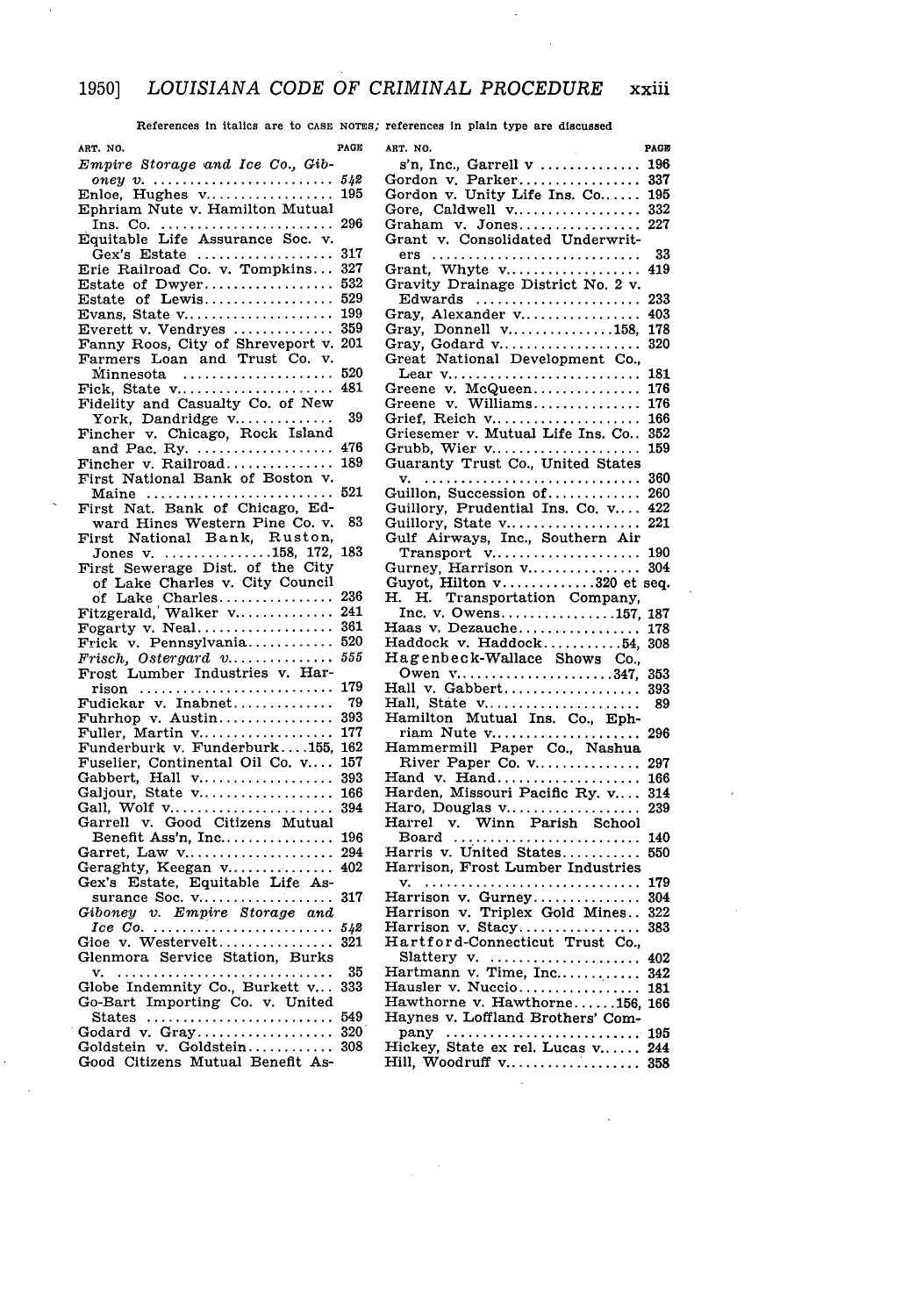$\alpha$ 

 $\sim$ 

References in italics are to **CASE NOTES;** references in plain type are discussed

| ART. NO.                                                       | PAGE |
|----------------------------------------------------------------|------|
| Hilton v. Guyot320 et seq.                                     |      |
| Edward Hines Western Pine Co.<br>v. First Nat. Bank of Chicago |      |
|                                                                | 83   |
| Hollabaugh-Seale Funeral Home,                                 |      |
| Inc. v. Standard Accident Ins.                                 |      |
|                                                                | 194  |
|                                                                | 162  |
| Holmes v. Triggs<br>Hopkins v. Kurn                            | 369  |
|                                                                |      |
| Hopkins, State v                                               | 482  |
|                                                                | 195  |
| Humphreys v. Royal156,<br>Hurley, Vance v                      | 184  |
|                                                                | 158  |
| Hutton, State v                                                | 214  |
| Hymel v. Hymel                                                 | 163  |
| Hyver, Ridell v                                                | 164  |
| Illinois Bankers Life Ass'n, Patti-                            |      |
|                                                                | 83   |
|                                                                | 378  |
|                                                                | 136  |
| In re Bryant                                                   |      |
| In re Commisso                                                 | 205  |
| $\text{Will}\dots\dots\dots\dots$<br>In re Lawrence's          | 535  |
| In re Lent                                                     | 187  |
|                                                                | 395  |
| In re Lund's Estate<br>In re New State Life Ins. Co            | 83   |
| In re Ogilvie                                                  | 534  |
| re State in Interest of Good-<br>In                            |      |
|                                                                | 159  |
| win                                                            | 413  |
|                                                                | 79   |
|                                                                |      |
|                                                                |      |
|                                                                | 197  |
|                                                                | 295  |
| International Navigation Co., Lind-                            |      |
|                                                                | 334  |
|                                                                |      |
| International Shoe Co. v. State of<br>Washington               | 302  |
| Ismay, 164 East 72nd Street Corp.                              |      |
|                                                                | 326  |
|                                                                | 139  |
| Jackson, State v                                               | 38   |
| James v. Dear & Johnson, Inc                                   |      |
| Jamestown, F. and C. R. Co.,                                   |      |
| Meacham v                                                      | 301  |
| Jamison, Jones v                                               | 326  |
| Jarel v. Moon's Succession                                     | 530  |
| Jefferson v. United States                                     | 95   |
| J. W. Jeffries Lumber Co., Reed                                |      |
|                                                                | 32   |
|                                                                | 171  |
|                                                                | 551  |
|                                                                |      |
| Johnston v. Compagnie Generale                                 | 324  |
| Transatlantique                                                |      |
| Jones v. First National Bank, Rus-                             |      |
| $\text{ton}$ 158, 172,                                         | 183  |
| Jones, Graham v                                                | 227  |
|                                                                | 326  |
|                                                                | 249  |
| Joor, Taylor and Haddon v                                      | 383  |
| Joseph, Coulborn v                                             | 325  |
|                                                                | 308  |
| Kahn v. Kahn<br>Katz and Besthof, Castay v                     | 560  |
|                                                                | 402  |
| Keegan v. Geraghty                                             |      |

| ART. NO.                                                     | PAGE |
|--------------------------------------------------------------|------|
| Kelvin Engineering Co., Inc. v.                              | 298  |
| Blanco<br>Kemper v. Atchafalaya Basin Lev-                   |      |
| ee District<br>Kepner, Baltimore and Ohio R. R.              | 148  |
|                                                              | 311  |
| Kessler v. Armstrong Cork Co                                 | 322  |
| Key, Scott v. $\dots \dots \dots \dots \dots$                | 397  |
|                                                              | 360  |
| Keyes v. Wood, Grant and Co<br>Kimball, Williams v           | 396  |
|                                                              |      |
|                                                              | 343  |
|                                                              | 557  |
|                                                              | 151  |
|                                                              | 369  |
|                                                              | 224  |
| LaBorde, State v.  214,<br>Lacaste v. Benton                 | 376  |
|                                                              | 261  |
| Lafleur's Estate, Veillon v.<br>Lake Park Development Co. v. |      |
|                                                              |      |
| Paul Steenberg Const. Co.                                    | 84   |
| Lake Superior Piling Co., Stanga                             | 176  |
|                                                              |      |
|                                                              | 385  |
|                                                              |      |
|                                                              | 556  |
| Lancaster v. Dunn                                            | 313  |
| Laundry & Dry Cleaning Service,<br>- Maggiore v.             |      |
|                                                              | 560  |
| Lawrence v. Claiborne                                        | 251  |
|                                                              | 535  |
|                                                              | 294  |
|                                                              | 139  |
|                                                              | 260  |
|                                                              |      |
|                                                              | 181  |
|                                                              | 155  |
|                                                              | 549  |
| Lent, In re                                                  | 187  |
| Levy, Blessing v.<br>Levy v. Daniels U-Drive It Auto         | 235  |
|                                                              |      |
| Rental Co.                                                   | 333  |
|                                                              | 529  |
| Lindstrom v. International Navig-                            |      |
| ation Co.                                                    | 334  |
|                                                              | 395  |
|                                                              | 185  |
|                                                              |      |
|                                                              | 195  |
|                                                              | 181  |
| London Finance Co. v. Shattuck                               | 350  |
|                                                              | 181  |
|                                                              |      |
|                                                              | -38  |
|                                                              |      |
|                                                              | 127  |
|                                                              |      |
|                                                              |      |
|                                                              | 131  |
|                                                              | 380  |
|                                                              | 395  |
| Lusthaus, Commissioner v.                                    | 97   |
| Lutz v. Long-Bell Lumber Sales                               |      |
|                                                              |      |

 $\ddot{\phantom{0}}$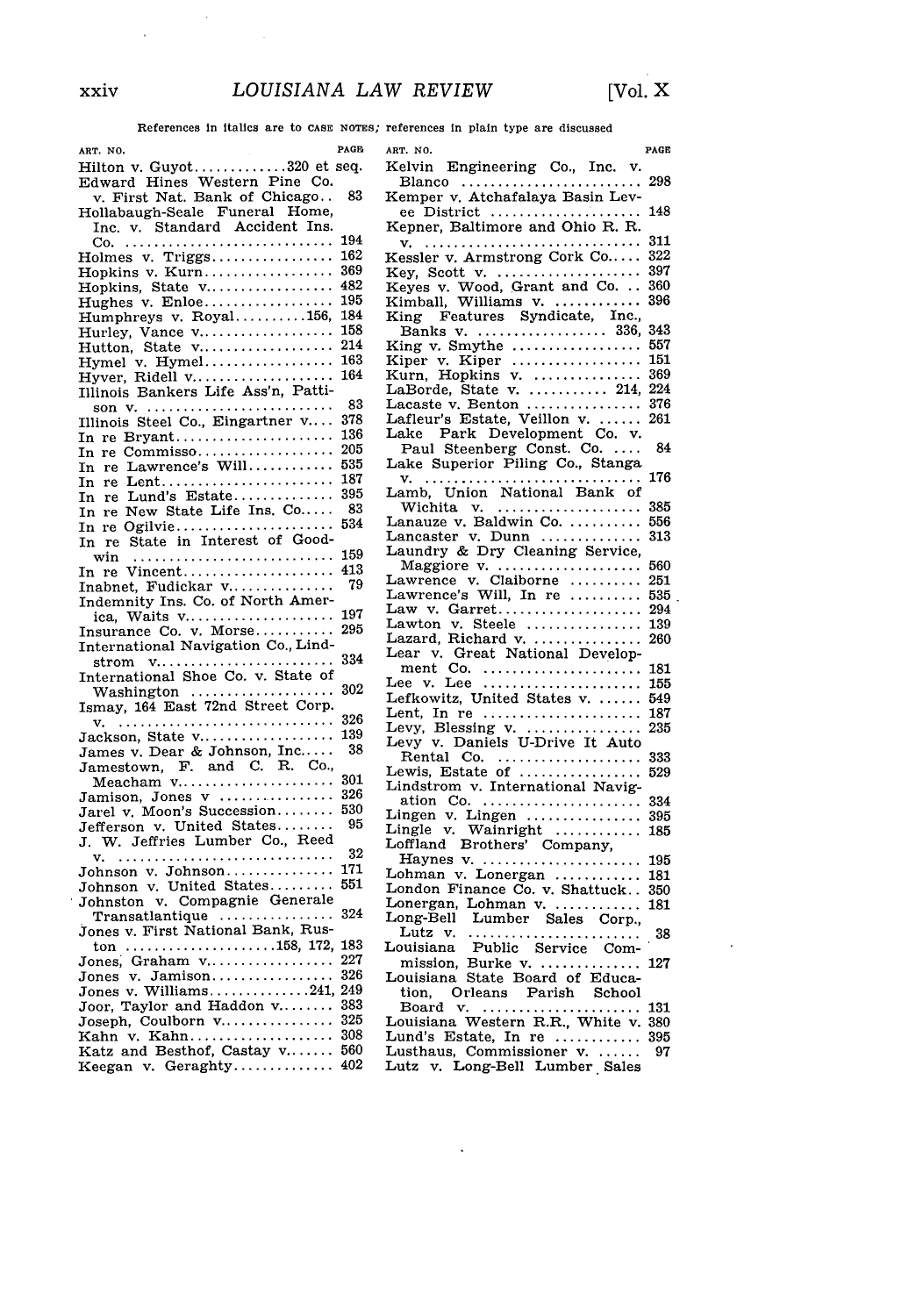References in Italics are to **CASE NOTES;** references in plain type are discussed

| ART. NO.                                                                        | PAGE       |
|---------------------------------------------------------------------------------|------------|
| Corp.<br>Corp.<br>Lyons v. Andry                                                | 38         |
|                                                                                 | 418        |
| McCall v. Regan                                                                 | 142        |
|                                                                                 | 521        |
|                                                                                 | 552        |
|                                                                                 | 77         |
|                                                                                 |            |
|                                                                                 | 315        |
|                                                                                 | 381        |
| McMullen, Ritchie v.                                                            | 320        |
| McNeal, State v.  220,<br>McQueen, Greene v.                                    | 224        |
|                                                                                 | 176        |
|                                                                                 | 78         |
|                                                                                 | 198        |
|                                                                                 |            |
|                                                                                 | 560        |
|                                                                                 |            |
| Boston $v \dots \dots \dots \dots \dots \dots \dots$                            | 521        |
| $Malone v. Cannon$ 153,                                                         | 258        |
| Manfre v. Corbello                                                              | 245        |
|                                                                                 | 193<br>549 |
|                                                                                 | 177        |
|                                                                                 | 297        |
|                                                                                 | 539        |
| Masion, State v<br>Meacham v. Jamestown, F. and                                 |            |
|                                                                                 | 301        |
|                                                                                 |            |
|                                                                                 | 543        |
|                                                                                 | 238        |
| Melerine v. Melerine<br>Meshell v. Bauer                                        | 148        |
|                                                                                 | 213        |
|                                                                                 | 216        |
|                                                                                 | 181        |
|                                                                                 | 332        |
|                                                                                 |            |
|                                                                                 | 543        |
|                                                                                 |            |
|                                                                                 | 520        |
|                                                                                 | 314        |
|                                                                                 | 297        |
|                                                                                 | 388        |
| Monroe Grocery Co., Roper v<br>Monticello, Reid v<br>Moon's Succession, Jarel v | 246        |
|                                                                                 | 530        |
|                                                                                 |            |
|                                                                                 |            |
|                                                                                 |            |
|                                                                                 | 171        |
| Morrison, McMerty v.                                                            | 381        |
| Morse, Insurance Co. v.<br>Morton and Hammer v. Valentine                       | 295        |
|                                                                                 | 388        |
| Murff, State v.                                                                 | 202<br>221 |
|                                                                                 | 480        |
|                                                                                 | 153        |
|                                                                                 | 352        |
|                                                                                 |            |
|                                                                                 | 297        |
| mermill Paper Co.<br>Nassar v. Board of Commission-                             |            |
|                                                                                 |            |
|                                                                                 |            |
|                                                                                 |            |

| ART. NO.                                                                                                                                                        | <b>PAGE</b> |
|-----------------------------------------------------------------------------------------------------------------------------------------------------------------|-------------|
| Neal, Fogarty v.<br>Neff, Pennoyer v.                                                                                                                           | 361         |
|                                                                                                                                                                 | 56          |
| Neresheimer, Dinsmore v.<br>New England Newspaper Publish-                                                                                                      | 309         |
|                                                                                                                                                                 |             |
| ing Co., Triangle Publications                                                                                                                                  |             |
|                                                                                                                                                                 | 345         |
|                                                                                                                                                                 |             |
|                                                                                                                                                                 | 314         |
|                                                                                                                                                                 |             |
| hall                                                                                                                                                            | 314         |
| New Orleans Parkway Commis-                                                                                                                                     |             |
| sion, State ex rel. Chehardy v<br>New Orleans Public Service, Inc.,                                                                                             | 243         |
|                                                                                                                                                                 |             |
| Board of Commissioners of the                                                                                                                                   |             |
| Port of New Orleans v.<br>New State Life Ins. Co., In re                                                                                                        | 232         |
|                                                                                                                                                                 | 83          |
| New York Life Ins. Co., Cravens                                                                                                                                 |             |
| v.                                                                                                                                                              | 352         |
| New York Life Ins. Co., Oil Well<br>Supply Co. v.                                                                                                               |             |
|                                                                                                                                                                 | 196         |
| New York Life Ins. Co., Sliosberg                                                                                                                               |             |
|                                                                                                                                                                 | 298         |
|                                                                                                                                                                 | 322         |
|                                                                                                                                                                 | 163         |
| North Carolina I, williams v,<br>North Carolina II, Williams v<br>Nuccio, Hausler v<br>O'Boyle, Cruz v<br>Oil Well Supply Co. v. New York<br>Vie Ver Ver Vie V. | 55          |
|                                                                                                                                                                 | 181         |
|                                                                                                                                                                 | 322         |
|                                                                                                                                                                 | 534         |
|                                                                                                                                                                 |             |
|                                                                                                                                                                 | 196         |
|                                                                                                                                                                 |             |
|                                                                                                                                                                 | 145         |
|                                                                                                                                                                 | 153         |
| 164 East 72nd Street Corp. v.                                                                                                                                   |             |
| $Ismay \dots \dots \dots \dots \dots \dots \dots \dots \dots$                                                                                                   | 326         |
| O'Quin, Schaub v.<br>O'Reilly v. Curtis Pub. Co.                                                                                                                | 180         |
| Original Club Forest, Ellzey v.                                                                                                                                 | 341<br>237  |
| Orleans Club, Carrere v                                                                                                                                         | 231         |
| Orleans Parish School Board v.                                                                                                                                  |             |
|                                                                                                                                                                 |             |
| Louisiana State Board of Edu-                                                                                                                                   |             |
|                                                                                                                                                                 | 131         |
|                                                                                                                                                                 | 327         |
|                                                                                                                                                                 | 555         |
|                                                                                                                                                                 |             |
|                                                                                                                                                                 | 236         |
|                                                                                                                                                                 |             |
|                                                                                                                                                                 | 353         |
|                                                                                                                                                                 |             |
|                                                                                                                                                                 | 187         |
|                                                                                                                                                                 |             |
|                                                                                                                                                                 | 196         |
| Parker, Askew v.                                                                                                                                                | 422         |
|                                                                                                                                                                 | 337         |
|                                                                                                                                                                 | 532         |
|                                                                                                                                                                 |             |
|                                                                                                                                                                 | 83          |
|                                                                                                                                                                 |             |
|                                                                                                                                                                 | 198         |
| America<br>Pelloat, Succession of                                                                                                                               | 260         |
| Pennoyer v. Neff                                                                                                                                                | 56          |
|                                                                                                                                                                 |             |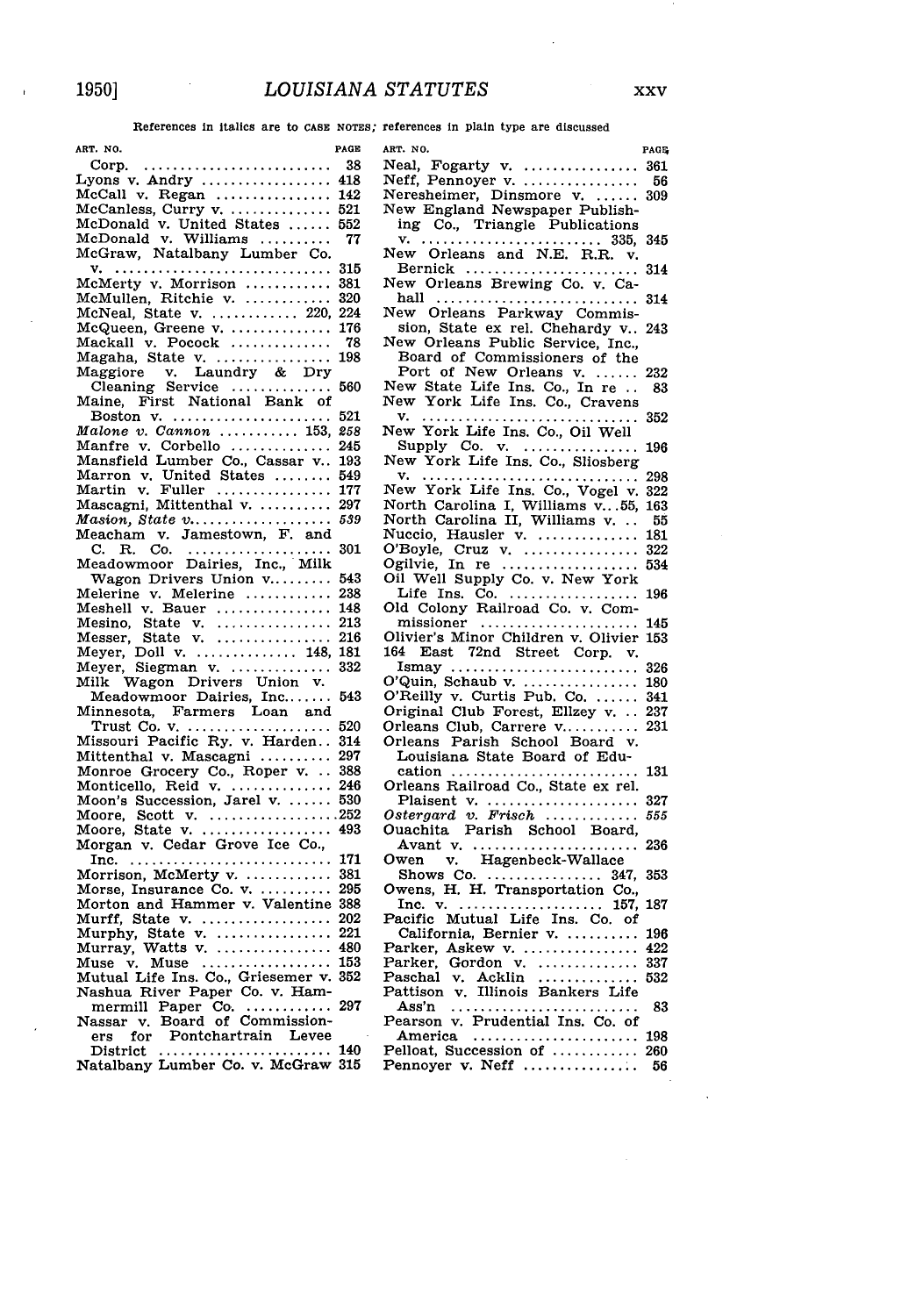$\sim$   $\sim$ 

 $\sim 10^7$ 

References in italics are to **CASE NOTES;** references in plain type are discussed

| ART. NO.                                                               | PAGE | ART. NO.                                     |
|------------------------------------------------------------------------|------|----------------------------------------------|
| Pennsylvania-Central Airlines                                          |      | Savanna                                      |
| Corp., Duskin v.                                                       | 353  | isiana                                       |
| Pennsylvania, Frick v.                                                 | 520  | Scardino                                     |
|                                                                        | 90   | Schaub                                       |
| People v. Adams<br>People's Building, Loan and Sav-                    |      | $\scriptstyle\rm Scheer$ $\scriptstyle\rm v$ |
|                                                                        |      |                                              |
|                                                                        |      | Schneide                                     |
|                                                                        |      | Scott v.                                     |
|                                                                        |      | Scott<br>v.                                  |
| Petty Realty Co., Sibley v.  244<br>Phillips v. Phillips  401          |      | $\operatorname{Shattuch}$                    |
|                                                                        |      | Sherrer                                      |
| Phillips, State v.                                                     | 215  | Sibley v                                     |
| Plum Orchards, Inc., Saxton                                            |      | Siegman                                      |
| v.                                                                     |      | Silvertho                                    |
|                                                                        |      | $\texttt{States}$                            |
| Pocock, Mackall v.  78<br>Poe, State v.  209, 212, 218                 |      | Simpson                                      |
|                                                                        | 207  | Sinigal,                                     |
|                                                                        | 219  | Sioux Ci                                     |
| Pollard, State v.<br>Pope, State v.<br>Police Jury of Parish of Ascen- |      |                                              |
|                                                                        |      | Slattery                                     |
| sion, Berteau v.                                                       | 235  | Trust                                        |
| Precourt v. Driscoll                                                   | 372  | Slattery                                     |
|                                                                        | 160  | worth                                        |
|                                                                        | 422  | Sliosberf                                    |
| Prudential Ins. Co. v. Guillory<br>Prudential Ins. Co. of America,     |      | $Co. \ldots$                                 |
| Pearson v.                                                             | 198  | Smith, E                                     |
| Pyle v. City of Shreveport                                             | 229  | Smith v                                      |
| State $v_{i}$<br>Quinn,                                                | 209  | Smythe,                                      |
| Rabinowitz, United States v.                                           | 547  | $_{\rm Southern}$                            |
| Railroad, Fincher v.                                                   | 189  | Airway                                       |
| Raziano, Barton v.                                                     | 246  | Southerr                                     |
| Re Bruington                                                           | 395  | son<br>$\sim$                                |
| Re Dennis                                                              | 402  | Southerr                                     |
| Re Youman's Estate                                                     | 402  | Spann, (                                     |
|                                                                        | 185  | odifuso                                      |
| Redon v. Armstrong<br>Reed v. J. W. Jeffries Lumber Co.                | 32   | Stacy, F                                     |
|                                                                        | 142  | Standard                                     |
| Regan, McCall v.<br>Reich v. Grief                                     | 166  | baugh-                                       |
| Monticello<br>Reid v.                                                  | 246  |                                              |
| Rhodes v. Collier $\ldots$ 250.                                        |      | v.<br>Stanga                                 |
|                                                                        | 56   | $Co.$                                        |
|                                                                        | 260  | ${\tt State}$<br>v.                          |
|                                                                        | 138  | State v.                                     |
| Ricks, State v.  136,<br>Ridell v. Hyver                               | 164  | State<br>v.                                  |
|                                                                        | 320  | ${\tt State}$<br>v.                          |
| Ritchie v. McMullen<br>Ritter's Cafe, Carpenters & Join-               |      | ${\tt State}$<br>v.                          |
|                                                                        |      | ${\tt State}$<br>v.                          |
| ers Union of America Local No.                                         |      |                                              |
|                                                                        | 545  | ${\tt State}$<br>v.                          |
| Roberts, State v.                                                      | 211  | State<br>v.                                  |
| Robertson, State v.                                                    | 489  | State v.                                     |
| Robin, Acosta v.                                                       | 170  | State<br>v.                                  |
| Robinson, State v.  488                                                |      | ${\tt State}$<br>v.                          |
| Rockne Motors Corp., Scheer v 331                                      |      | State v.                                     |
| Roper v. Monroe Grocery Co<br>Rosenfield's, Inc., Browne v             | 388  | ${\tt State}$<br>v.                          |
|                                                                        | 480  | State v.                                     |
|                                                                        |      | State v.                                     |
| Rosenthal, Succession of  523<br>Roshto v. Roshto  171                 |      | State v.                                     |
| Rowland, Cameron v.                                                    | 156  | State v.                                     |
| Royal, Humphreys v.  156, 184                                          |      | State v.                                     |
| Russell v. Russell                                                     | 308  | State v.                                     |
| Russell, Tennant v.  174                                               |      | State in                                     |
| Sampognaro v. Sampognaro  171                                          |      | $re \ldots$                                  |
| Sampson v. Channel  373                                                |      | State v.                                     |
| Saxton v. Plum Orchards, Inc. 188, 472                                 |      | State v.                                     |

| ART. NO.                                                                                       | PAGE       |
|------------------------------------------------------------------------------------------------|------------|
| Savannah Ice Co. v. Canal-Lou-                                                                 |            |
| isiana Bank & Trust Co.                                                                        | -83        |
| Scardino, Succession of                                                                        | 153        |
| Schaub v. O'Quin<br>Schaub v. O'Quin<br>Scheer v. Rockne Motors Corp<br>Schneider v. Schneider | 180        |
|                                                                                                | 331        |
|                                                                                                | 164<br>397 |
|                                                                                                | 252        |
| Scott v. Key<br>Scott v. Moore<br>Shattuck, London Finance Co. v.<br>v,                        | 350        |
| Sherrer v. Sherrer                                                                             | 55         |
|                                                                                                | 244        |
| Sibley v. Petty Realty Co.<br>Siegman v. Meyer                                                 | 332        |
| Silverthorne Lumber Co. v. United                                                              |            |
| States<br>Simpson v. State                                                                     | 548        |
|                                                                                                | 90         |
| Sinigal, State v.<br>Sioux City Ry. v. Stout                                                   | 488        |
|                                                                                                | 470        |
|                                                                                                |            |
|                                                                                                | 402        |
|                                                                                                | 239        |
|                                                                                                |            |
|                                                                                                | 298        |
|                                                                                                | 78         |
|                                                                                                | 381        |
|                                                                                                | 557        |
|                                                                                                |            |
|                                                                                                | 190        |
|                                                                                                |            |
| son                                                                                            | 558        |
| Southern Railway Co., Zayata v.<br>Spann, Compania Mexicana Redi-                              | 312        |
| odifusora Franteriza v.                                                                        | 323        |
|                                                                                                | 383        |
| Stacy, Harrison v.<br>Standard Accident Ins. Co., Holla-                                       |            |
| baugh-Seale Funeral Home, Inc.                                                                 |            |
|                                                                                                | 194        |
| v. Lake Superior Piling<br>Stanga                                                              |            |
| Co.                                                                                            | 176        |
| State<br>v. Anderson                                                                           | 208        |
| Augusta<br>State<br>v.                                                                         | 219        |
| State<br>$\mathbf{v}$ .<br>Baurens                                                             | 482<br>495 |
| ${\tt State}$<br>$\textbf{Bedford}$<br>v.<br>${\tt State}$<br>Bessar<br>v.                     | 216        |
| ${\tt State}$<br>$Broughton$<br>v.                                                             | 487        |
| State<br>$Brown$<br>v.                                                                         | 91         |
| State<br>v.                                                                                    | 217        |
| State<br>v.                                                                                    | 217        |
| State<br>v.                                                                                    | 225        |
| ${\tt State}$<br>v.                                                                            | 167        |
| State<br>v. Doucet                                                                             | 214        |
| Evans<br>State<br>v.<br>.                                                                      | 199        |
| State<br>v. Fick                                                                               | 481        |
| v. Galjour<br>v. Guillory<br>State<br>State                                                    | 166<br>221 |
| ${\tt State}$<br>v. Hall                                                                       | -89        |
| State                                                                                          | 482        |
| $v.$ Hopkins $\dots\dots\dots\dots\dots$<br>State<br>v. Hutton                                 | 214        |
| State in Interest of Goodwin, In                                                               |            |
|                                                                                                | 159        |
| $\begin{array}{c}\n\text{re} \\ \text{State v. Jackson} \\ \text{14}\n\end{array}$             | 139        |
| State $v$ . LaBorde  214,                                                                      | 224        |
|                                                                                                |            |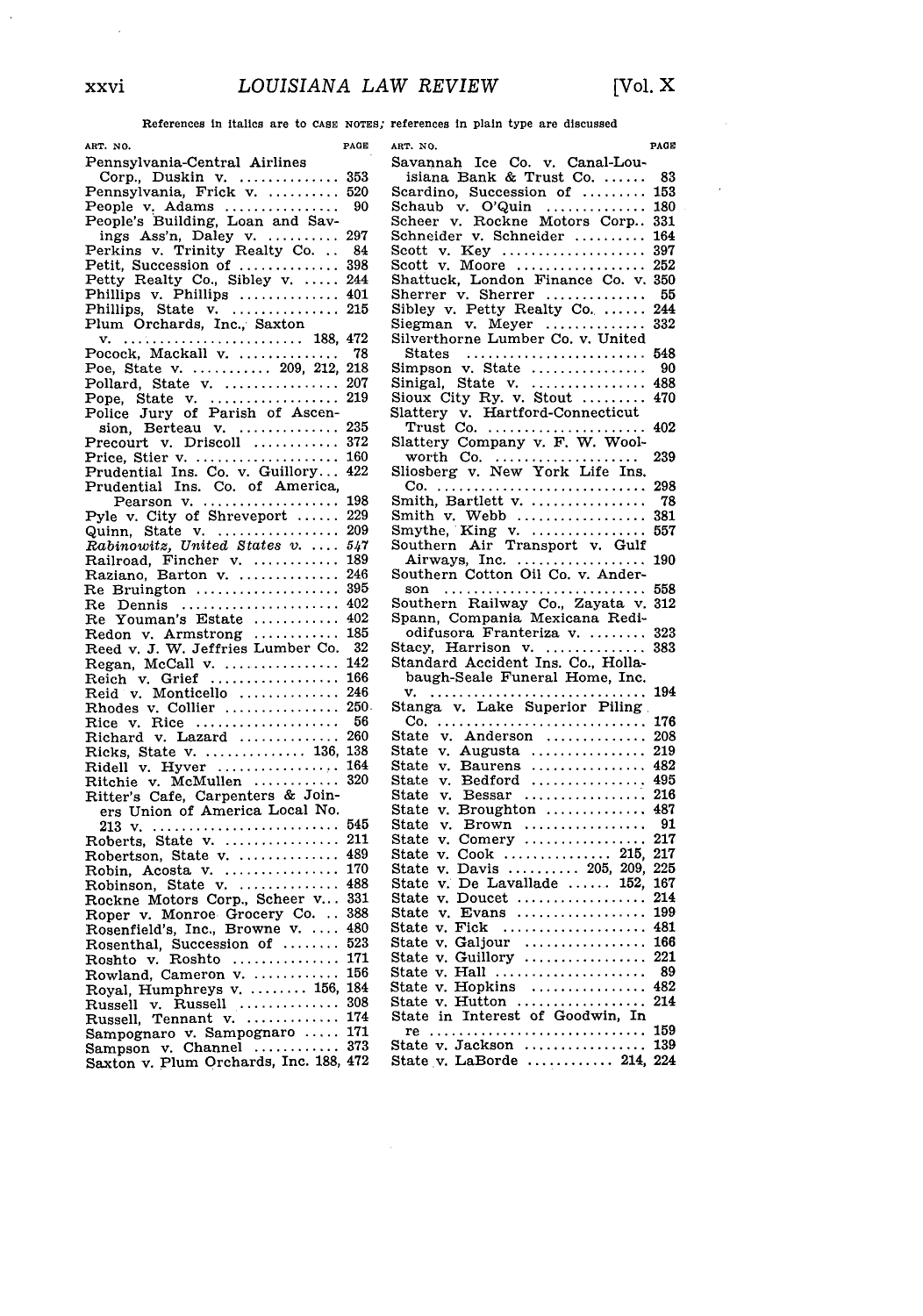l,

 $\ddot{\phantom{a}}$ 

l,

References in italics are to CASE NOTES; references in plain type are discussed

| ART. NO.                                                                               | PAGE       |
|----------------------------------------------------------------------------------------|------------|
| State<br>$McNeal$<br>220.<br>v.                                                        | 224        |
| State<br>Magaha<br>v.<br>.                                                             | 198        |
| State v.<br>$Masino$                                                                   | 539        |
| Mesino<br>Messer<br>State<br>v.                                                        | 213        |
| State v.                                                                               | 216        |
| Moore<br>State<br>v.                                                                   | 493        |
| Murff<br>State v.                                                                      | 202        |
| State v.                                                                               | 221        |
| $\operatorname{\textsf{State}}$<br>v.                                                  | 215        |
| State v.                                                                               | 218        |
| Pollard<br>State<br>v.                                                                 | 207        |
| State<br>Pope<br>v.                                                                    | 219        |
| Quinn<br>State<br>v.                                                                   | 209        |
| Ricks  136,<br>State<br>v.                                                             | 138        |
| State<br>Roberts<br>v.                                                                 | 211        |
| Robertson<br>State v.                                                                  | 489<br>488 |
| Robinson<br>${\tt State}$<br>v.                                                        |            |
| State, Simpson v.                                                                      | 90<br>488  |
| State v. Sinigal<br>State v. Sinigal<br>State v. Stewart                               | 200        |
| 218,                                                                                   | 494        |
| Thomas $\dots\dots\dots\dots$<br>State v.<br>State v.                                  |            |
| Triangle Drilling Co.,                                                                 | 147        |
| Inc.<br>Varnado<br>State v.                                                            | 487        |
| Wilde<br>State v.                                                                      | 212        |
| State v.                                                                               | 210        |
| Willson<br>Wright<br>State v.                                                          | 211        |
| State ex rel. Brookshire v. Brook-                                                     |            |
| shire                                                                                  | 168        |
| State ex rel. Chehardy v. New Or-                                                      |            |
| leans Parkway Commission                                                               | 243        |
| State ex rel. Cody v. Caldwell                                                         |            |
|                                                                                        | 128        |
| Parish School Board<br>ate ex rel. Dowling v. Canal<br>State ex                        |            |
| Bank & Trust Co.                                                                       | 248        |
|                                                                                        |            |
|                                                                                        |            |
| State Debt $\ldots$                                                                    | 141        |
| State ex rel. Kemp, Attorney Gen-                                                      |            |
| eral v. City of Baton Rouge                                                            | 227        |
| State ex rel. Lucas v. Hickey<br>State ex rel. Plaisent v. Orleans                     | 244        |
|                                                                                        |            |
| Railroad Co.                                                                           | 327        |
| State ex rel. Thompson v. Depart-                                                      |            |
| ment of City Civil Service                                                             | 234        |
| State of Washington, Internation-<br>al Shoe Co. v.<br>State Tax Commission of Utah v. |            |
|                                                                                        | 302        |
|                                                                                        |            |
| Aldrich                                                                                | 522        |
| Steeber, Armstrong v.                                                                  | 260        |
|                                                                                        | 139        |
|                                                                                        |            |
| Park Development Co. v.                                                                | 84<br>200  |
|                                                                                        | 160        |
|                                                                                        | 394        |
|                                                                                        | 378        |
|                                                                                        | 198        |
|                                                                                        | 470        |
|                                                                                        | 321        |
| Strauss v. Conried<br>Streiffer, Durmeyer v.                                           | 241        |
| Succession of Brown                                                                    | 151        |
|                                                                                        |            |

| PAGE<br>ART. NO.                                                                                  |
|---------------------------------------------------------------------------------------------------|
|                                                                                                   |
| 397                                                                                               |
| 404                                                                                               |
|                                                                                                   |
|                                                                                                   |
|                                                                                                   |
|                                                                                                   |
|                                                                                                   |
|                                                                                                   |
|                                                                                                   |
|                                                                                                   |
|                                                                                                   |
| Sudbury v. Ambi Verwaltung                                                                        |
| Kommanditgesselschaft auf                                                                         |
| 298<br>Aktien                                                                                     |
| Sugar Field Oil Co. v. Carter<br>174                                                              |
| Sunshine Mining Co., Treinies v<br>55                                                             |
|                                                                                                   |
| 543                                                                                               |
| 403                                                                                               |
| 535                                                                                               |
| Tanner v. Beverly Country Club.<br>237<br>174                                                     |
| 383                                                                                               |
| Tennant v. Russell<br>174                                                                         |
| Thomas, State v.  218,<br>494                                                                     |
| 535                                                                                               |
| 542                                                                                               |
| Thompson v. Swoope<br>Thornhill v. Alabama<br>Ticonderoga Pulp and Paper Co.,                     |
| 324<br>Cowans v.<br>Time, Inc., Hartmann v.<br>Tomlinson v. Vicksburg, Shreve-<br>port & Pac. Ry. |
| 342                                                                                               |
|                                                                                                   |
| 475                                                                                               |
| Tompkins, Erie Railroad Co. v<br>327                                                              |
| Tower, Commissioner v.<br>Town of Madisonville v. Dend-<br>97                                     |
| 175                                                                                               |
| inger<br>Traders Trust Co. v. Davidson<br>326                                                     |
| Treinies v. Sunshine Mining Co. .<br>55                                                           |
| Triangle Drilling Co., Inc., State                                                                |
| 147                                                                                               |
| Triangle Publications v. New<br>England Newspaper Publishing<br>$C_0$ 335,                        |
|                                                                                                   |
| 345                                                                                               |
| 162                                                                                               |
| 322                                                                                               |
| 84<br>547                                                                                         |
| 233                                                                                               |
|                                                                                                   |
| Union National Bank of Wichita<br>v. Lamb<br>385                                                  |
| United Chemical and Zinc Co.,                                                                     |
| 190                                                                                               |
| 548                                                                                               |
| United States Bank & Trust Co.,                                                                   |
| Badger Machinery Co. v.<br>United States, Brooks v.<br>358                                        |
| 94                                                                                                |
| United States, Go-Bart Importing                                                                  |
| 549                                                                                               |
| 360                                                                                               |
| $Co.$ ,                                                                                           |